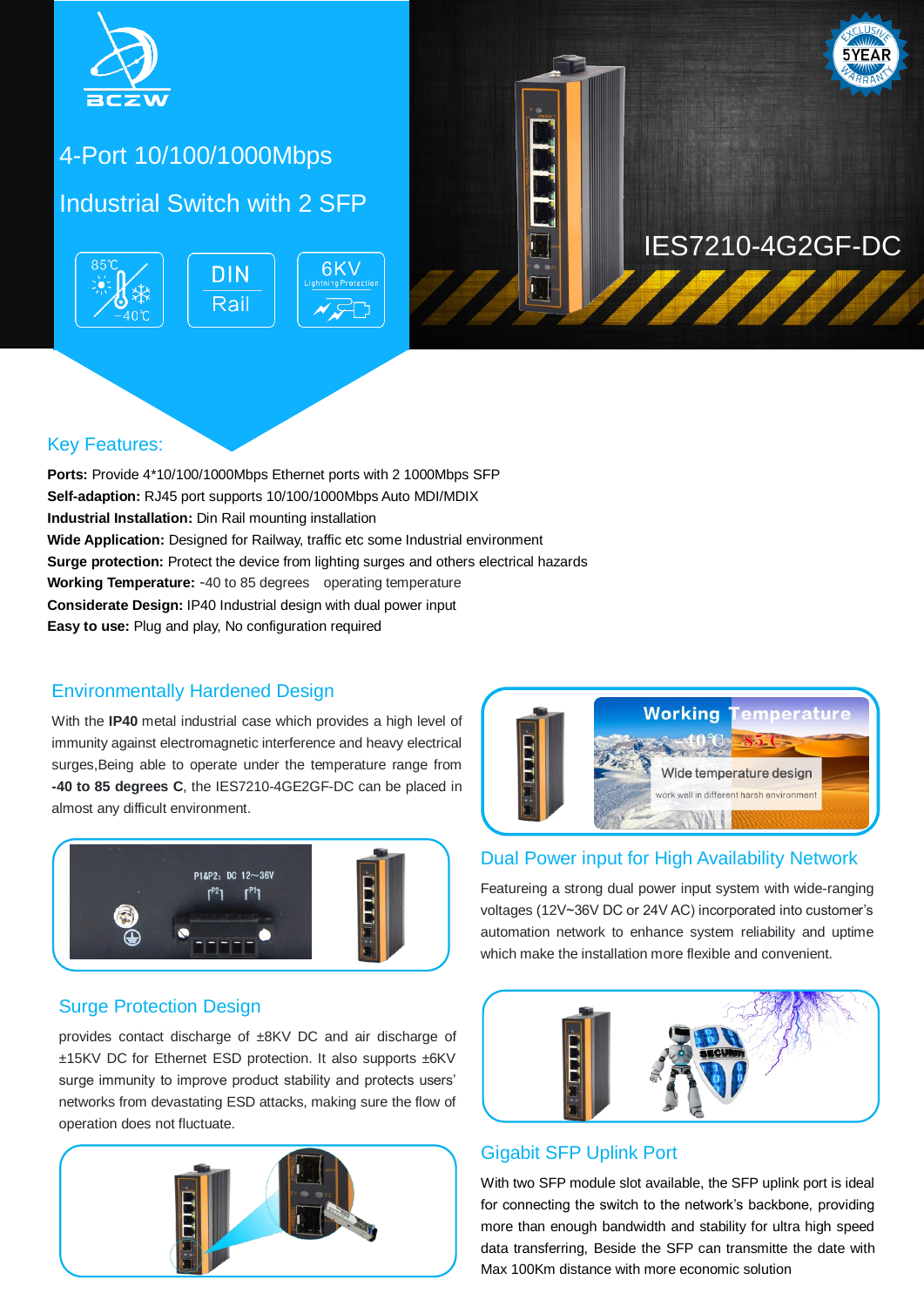## IES7210-4G2GF-DC

# 4-Port 10/100/1000Mbps Industrial Switch with 2 SFP

## Technical Datasheet

| <b>Model</b>                   | <b>IES7210-4G2GF-DC</b>                                                               |          |
|--------------------------------|---------------------------------------------------------------------------------------|----------|
| <b>Hardware Specifications</b> |                                                                                       |          |
| ports                          | 4 10/100/1000BASE-T RJ45 auto-MDI/MDI-X ports<br>2 1000Mbps SFP Slot                  |          |
| Connector                      | Removable 4-pin terminal block<br>Pin 1/2 for Power 1; Pin 3/4 for Power 2            |          |
| <b>LED Display</b>             | Power Indicator: PWR(green). Network Indicator: Link(yellow) SFP: Green               |          |
| Power requirements             | 12~36V DC                                                                             |          |
| Power Consumption              | Less than 2.8Watts                                                                    |          |
| <b>Power Connector</b>         | Removable 4-pin terminal block, Pin 1/2 for Power 1; Pin 3/4 for Power 2              |          |
| Installation                   | DIN-rail kit and wall-mount kit                                                       |          |
| Switch Performance             | Backplane bandwidth                                                                   | 20Gbps   |
|                                | Packet forwarding rate                                                                | 8.93Mpps |
|                                | MAC address                                                                           | 4k       |
|                                | Back pressure for half duple. IEEE 802.3x pause frame for full duplex<br>Flow control |          |
| Enclosure                      | IP40 Metal case                                                                       |          |
| <b>ESD Protection</b>          | 6KV ESD                                                                               |          |
| Dimension(W x D x H)           | 30 x 90 x 134mm (1.18in x 3.54in x 5.27)                                              |          |
| Weight                         | $0.32$ Kg                                                                             |          |
|                                |                                                                                       |          |
| <b>Standards Conformance</b>   |                                                                                       |          |
|                                | IEEE 802.3 10Base-T                                                                   |          |
|                                | IEEE 802.3u 100Base-Tx                                                                |          |
| Network standard               | IEEE 802.3ab 1000Base-T                                                               |          |
|                                | IEEE 802.3z 1000Base-X                                                                |          |
|                                | FCC CFR47 Part 15, EN55022/CISPR22, Class A                                           |          |
|                                | EMS:                                                                                  |          |
|                                | IEC61000-4-2 (ESD): ±8kV (contact), ±15kV (air)                                       |          |
|                                | IEC61000-4-3 (RS): 10V/m (80MHz-2GHz)                                                 |          |
|                                | IEC61000-4-4 (EFT): Power Port: ±4kV; Data Port: ±2kV                                 |          |
| <b>Stability Testing</b>       | IEC61000-4-5 (Surge): Power Port: ±2kV/DM, ±4kV/CM; Data Port: ±2kV                   |          |
|                                | IEC61000-4-6 (CS): 3V (10kHz-150kHz); 10V (150kHz-80MHz)                              |          |
|                                | IEC61000-4-16 (Common mode conduction): 30V (cont.), 300V (1s)                        |          |
|                                | IEC 60068-2-32 (free fall)                                                            |          |
|                                | IEC 60068-2-27 (shock)<br>IEC 60068-2-6 (vibration)                                   |          |
| Environment                    |                                                                                       |          |
|                                | Operating temperature: -40°C~85°C, operating humidity: 5%~95%                         |          |
| Environment specification      | Storage temperature: -40°C~85°C, storage humidity: 5%~95%                             |          |
| Warranty                       | 5 Years                                                                               |          |